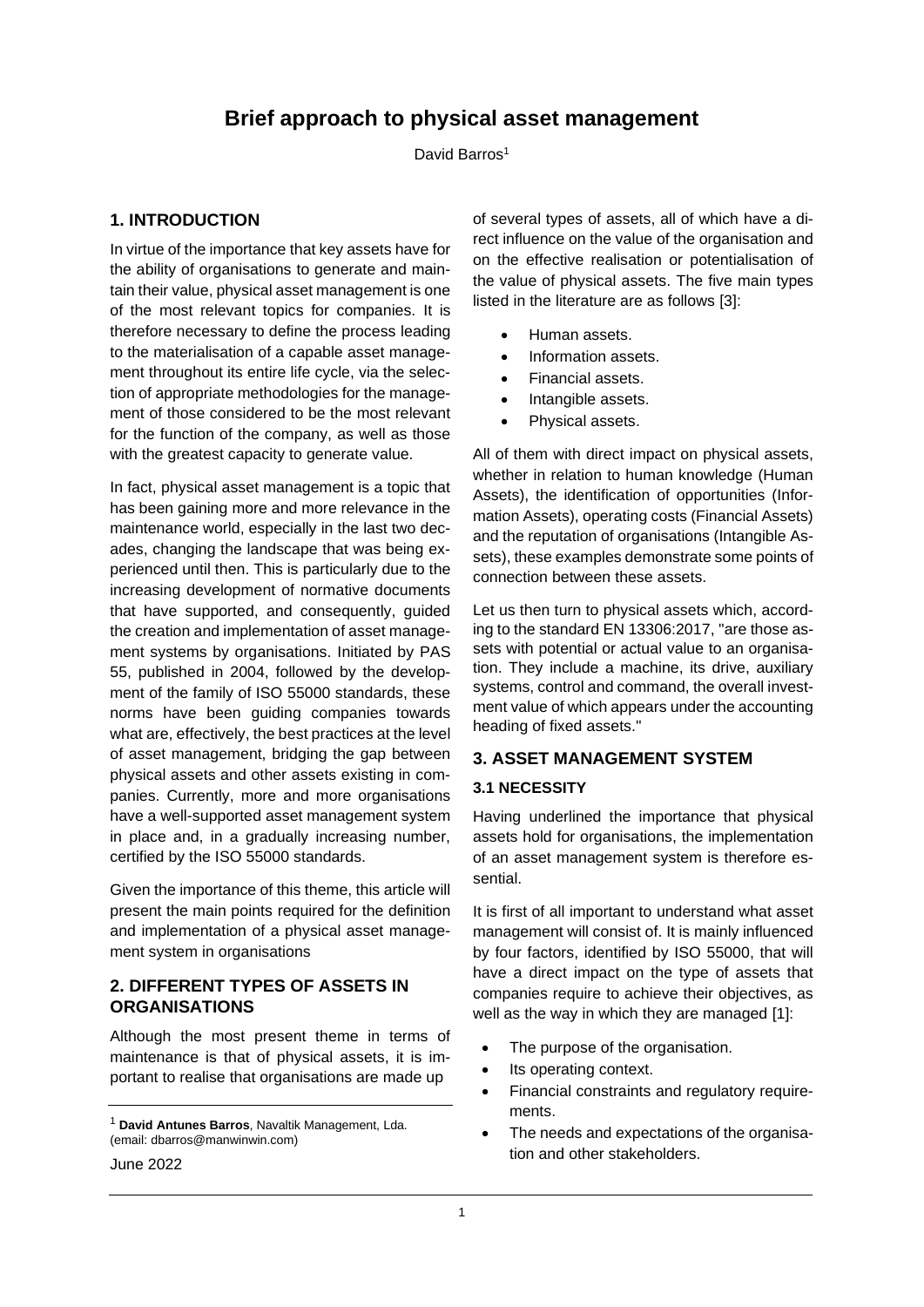With these factors in mind, effective control and management of assets by organisations will be essential if they are to realise their value and achieve desired performance, while maintaining a balance of performance, cost and risk. Given that the need to provide the best value for money will be a complex process that will consider this balance throughout the asset's life cycle, it presents itself as one of the main challenges in the management of physical assets.

There will, therefore, be conflict factors to manage, such as short-term versus long-term benefits, costs versus performance level, availability of the asset over its life cycle. There will also be different levels at which assets can be identified and managed - ranging from individual equipment or components to complex functional systems - and this hierarchy will bring challenges, as well as opportunities at different levels. [3]

To be able to maintain the much-desired balance, an asset management system will be essential to coordinate and optimise the diversity and complexity of assets in accordance with the objectives, priorities and ultimately the risk profile established by the organisation.

## **3.2 STRUCTURING**

The starting point for developing an asset management system will be the strategic planning for the organisation. This will be the combination of the organisation's policy, strategy, objectives and plans for its management, which in turn will be responsible for an optimal combination of opportunities throughout the life cycle to be applied to the various systems and assets, in accordance with the inherent characteristics of the assets.

Having determined the four main points on which the planning will be based, it is necessary to identify the needs of each of these points:

- 1. Policy General principles of the organisation that will guide asset management.
- 2. Strategy Sustained and optimised longterm process for the optimal realisation of the organisation's strategic planning as well as the asset management.
- 3. Objectives Breakdown/selection of intended measurable results for assets, asset management and the asset management system.

4. Plans - Intended actions, resources and timelines for the implementation of the asset management strategy and realisation of its results.

## **3.3 IMPLEMENTATION**

Once the asset management system has been structured, the last step will be its implementation over the life cycle of the assets.

Starting from its acquisition/creation, through its use and maintenance, to the point of renewal or extinction of the asset, this system will support all the decisions, always taking into account the objectives of the organisation on which the system was structured.

Its implementation may even integrate the Plan-Do-Check-Act (PDCA) methodology [3]:

- 1. Planning establishing the asset management strategy, objectives and plans required to deliver the intended outcomes in line with the strategic planning of the organisation.
- 2. Do execution, through the necessary resources, of the asset management plans.
- 3. Check monitoring and comparison of the results obtained, against the organisational objectives.
- 4. Act take measures to ensure the achievement of asset management objectives, as well as the continuous improvement of these systems and their performance.

It is then clear that the integration of an asset management system with the PDCA methodology will enable the continuous improvement of these systems and the search for better results within the organisations.

# **4. MAIN BENEFITS OF AN ASSET MANAGEMENT SYSTEM**

The greatest benefit from implementing an asset management system will be the ability for the organisation to realise value from its assets, thus achieving its objectives. The realisation of this value is made possible by the important balance of performance, cost and risk, which in turn are some of the key benefits of management systems. In short [1]:

• Risk management - improvements in health and safety, and reductions in financial losses and environmental and social impact.